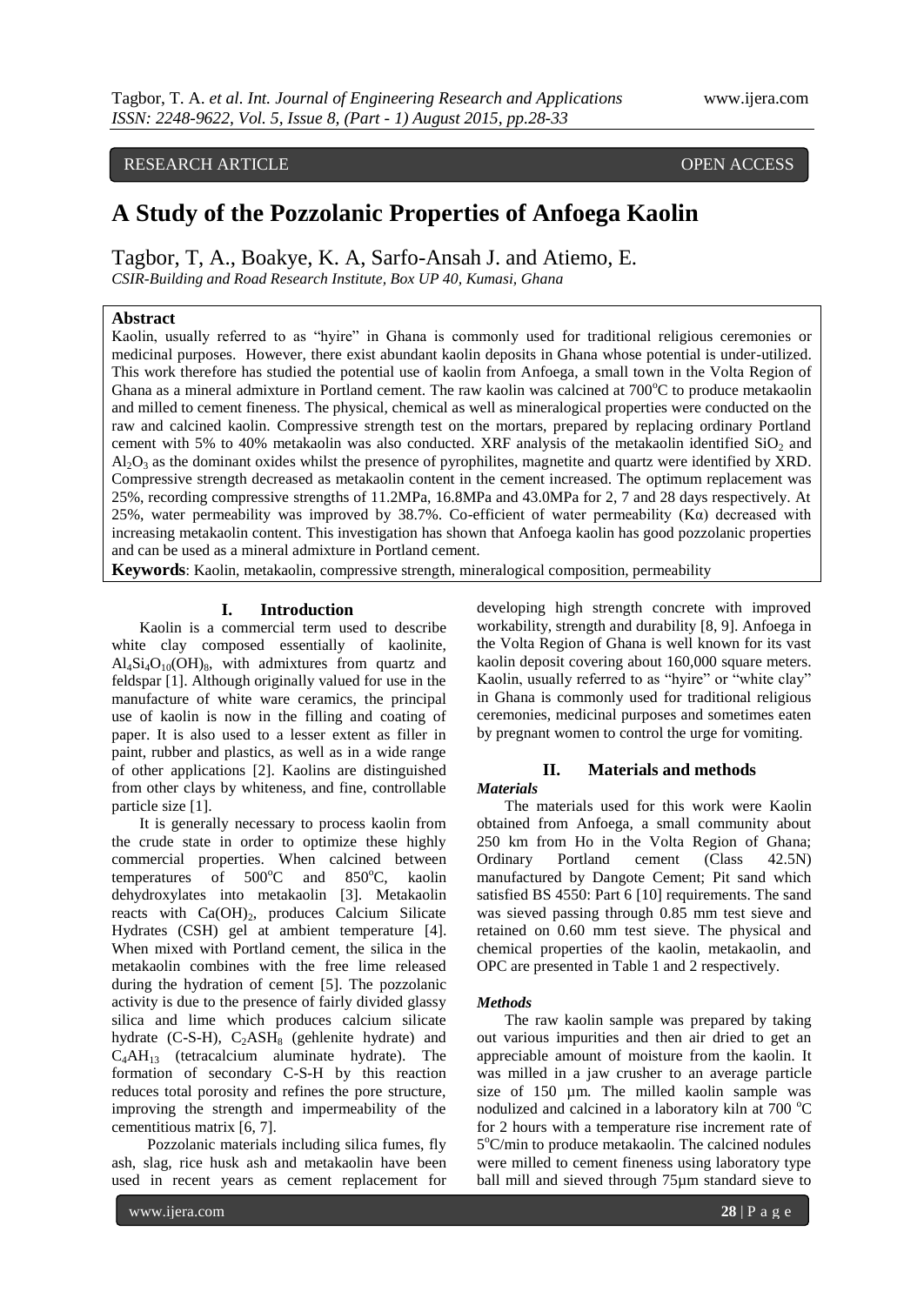obtain powdered metakaolin (MK). The metakaolin was used to replace 5%, 10%, 15%, 20%, 25%, 30%, 35% and 40% of ordinary Portland cement (OPC) to produce blended cements. Physical properties such as particle size distribution, Blaine fineness, specific gravity and density were determined. Water demand, setting times and soundness were determined according to EN 196-3 [11]. The chemical and mineralogical properties were also determined using a Spectro Xlab X-Ray Fluorescence<br>spectrophotometer and PHILIPS PW 1830 spectrophotometer and PHILIPS PW 1830 diffractometer respectively. 70 mm  $\times$  70 mm mortar cubes were molded according to procedures outlined by EN 196-1 [12] and cured in a moisture cabinet. The specimens were tested after 2, 7, 28 days. A water permeability study was conducted using methods prescribed by ASTM C642-06 [13].

#### **III. Results and discussions**

#### *Physical properties*

Figure 1 presents the particle size distribution graph of the milled metakaolin whereas Table 1 shows some physical properties of the OPC,

metakaolin and the blended cements used in this study. The particle size distribution, shown in Fig. 1 confirms that the sand used was very coarse and contained minimal amount of silt. The metakaolin was also very fine with 85% finer than 10  $\mu$ m. The Blaine indices in Table 1 shows that the surface area of the blended cement increased as metakaolin content in the mix increased. Specific gravity on the other hand decreased with increasing metakaolin content. Water demand to form a workable paste increased with increase in the metakaolin content. This is because the smaller particle size of the metakaolin increased the surface area of the whole mix translating into higher water demand [14]. There was a progressive increase in both initial and final setting times as the admixture content increased. At 40%, the initial and final setting times had increased by 23.8% and 27% respectively. Setting time of cements changes with particle size, specific surface area and mineralogical structure of the cement mixtures [15]. The increase could be due to the decrease of tricalcium aluminate  $(C_3A)$  content of the OPC [16].



Figure 1: Particle size distribution of metakaolin and sieved sand

|  |  |  |  |  |  | Table 1: Some physical properties of OPC, metakaolin and blended cements |  |
|--|--|--|--|--|--|--------------------------------------------------------------------------|--|
|--|--|--|--|--|--|--------------------------------------------------------------------------|--|

|                           |            |            | Metakaolin replacement, % |      |      |      |      |      |      |      |
|---------------------------|------------|------------|---------------------------|------|------|------|------|------|------|------|
| Property                  | <b>OPC</b> | Metakaolin | 5                         | 10   | 15   | 20   | 25   | 30   | 35   | 40   |
| specific gravity          | 3.18       | 2.69       | 3.20                      | 3.05 | 3.00 | 2.96 | 2.94 | 2.9  | 2.87 | 2.82 |
| Blaine fineness, $m^2/kg$ | 338        | 448        | 356                       | 390  | 402  | 413  | 422  | 426  | 430  | 435  |
| Water demand, %           | 28.3       | —          | 29                        | 32.5 | 33   | 33.4 | 35.2 | 39   | 36.2 | 36.5 |
| Initial setting time, min | 160        |            | 173                       | 180  | 186  | 188  | 193  | 199  | 202  | 210  |
| Final setting time, min   | 250        | –          | 245                       | 280  | 293  | 295  | 311  | 320  | 330  | 342  |
| Soundness, mm             | 0.82       |            | 1.03                      | 1.35 | 1.40 | 1.55 | 1.70 | 1.72 | 1.91 | 1.98 |

www.ijera.com **29** | P a g e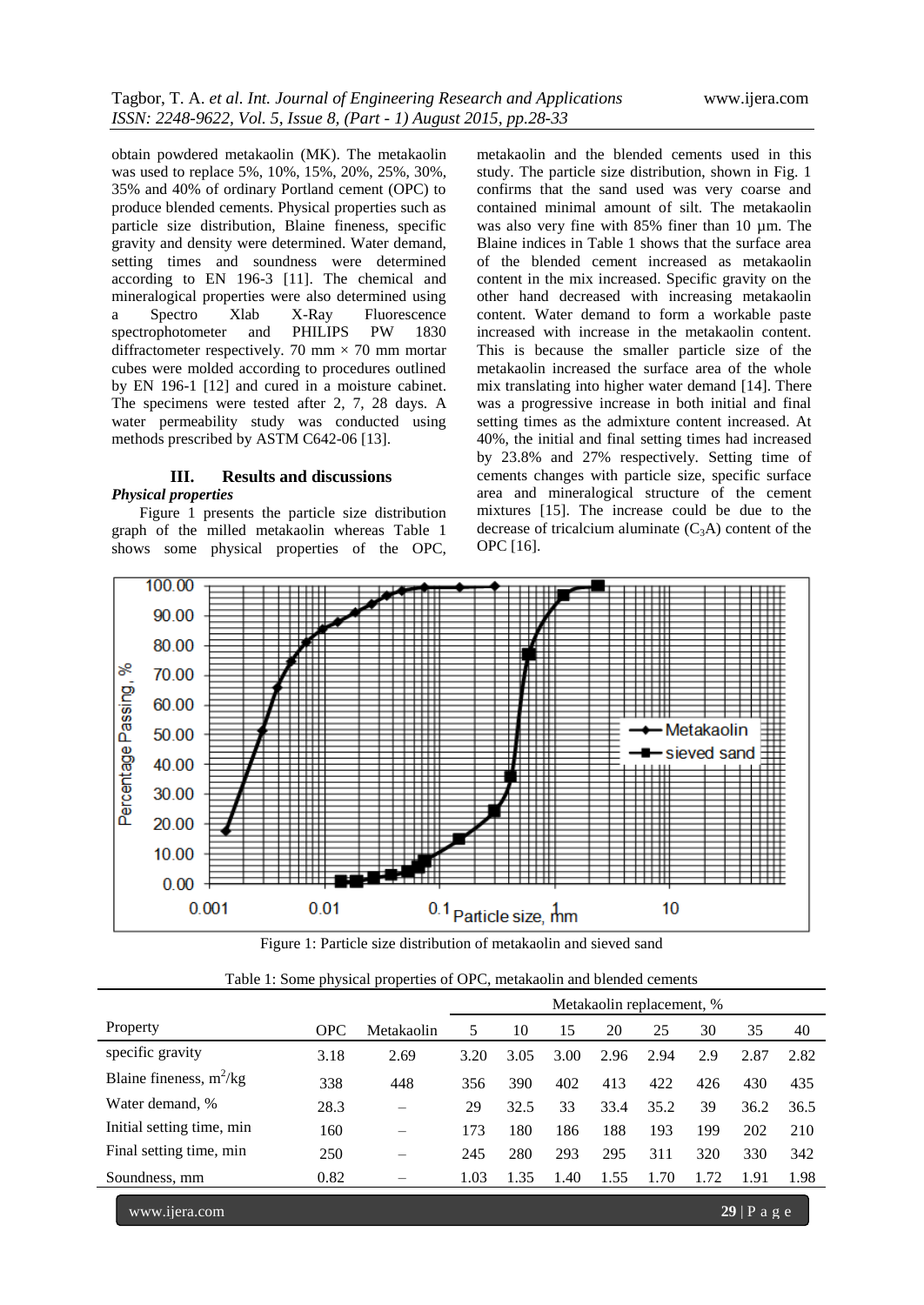This results in slow hydration of the paste, thereby causing a delay in the setting of the paste. The soundness of the blended cements also increased as metakaolin replacement increased. However, the setting times and soundness obtained all fell within acceptable limits as prescribed by the EN 197-1 [17] standard.

#### *Chemical and mineralogical analysis*

The results of the chemical analysis of OPC, kaolin and metakaolin as determined by X-ray fluorescence (XRF) have been presented in Table 2. For OPC, the sum of the CaO and  $SiO<sub>2</sub>$  content gave 78.52% and loss on ignition of 1.2% which satisfies the standard limit of EN 197–1[17].

| Table 2: Chemical analysis of OPC, kaolin and metakaolin |                  |           |                                |       |      |                 |       |  |  |
|----------------------------------------------------------|------------------|-----------|--------------------------------|-------|------|-----------------|-------|--|--|
| Composition, %                                           | SiO <sub>2</sub> | $Al_2O_3$ | Fe <sub>2</sub> O <sub>3</sub> | CaO   | MgO  | SO <sub>3</sub> | L.O.I |  |  |
| OPC.                                                     | 18.88            | 3.57      | 3.36                           | 59.64 | 1.89 | 4.93            |       |  |  |
| Kaolin                                                   | 51.52            | 36.9      | 0.96                           | 0.58  | 0.08 | 0.22            |       |  |  |
| Metakaolin                                               | 57.5             | 40.18     | 1.23                           | 0.45  | 0.12 | 0.61            | 0.65  |  |  |

Chemically, the OPC could be considered as good cement. Also, the  $SiO<sub>2</sub>$  content of 51.52% and loss of ignition of 0.65% of the metakaolin passed the requirements specified by the EN 197-1 [17]. The sum of  $SiO<sub>2</sub>$ ,  $Fe<sub>2</sub>O<sub>3</sub>$  and  $Al<sub>2</sub>O<sub>3</sub>$  content of the metakaolin exceeded the minimum value of 70% required by ASTM C618 [18]. Chemically, the metakaolin could also be considered as a good pozzolanic material. The XRD analysis in Fig. 2 shows that the kaolinite phase  $[Al_2SiO_5(OH)_4.2H_2O]$  was dominant with traces of quartz (SiO<sub>2</sub>). After calcination (Fig. 3), more of the  $SiO_2$  phase was formed with  $Al_2O_3.4SiO_2.H_2O$  and  $Fe_3O_4$  also present.







www.ijera.com **30** | P a g e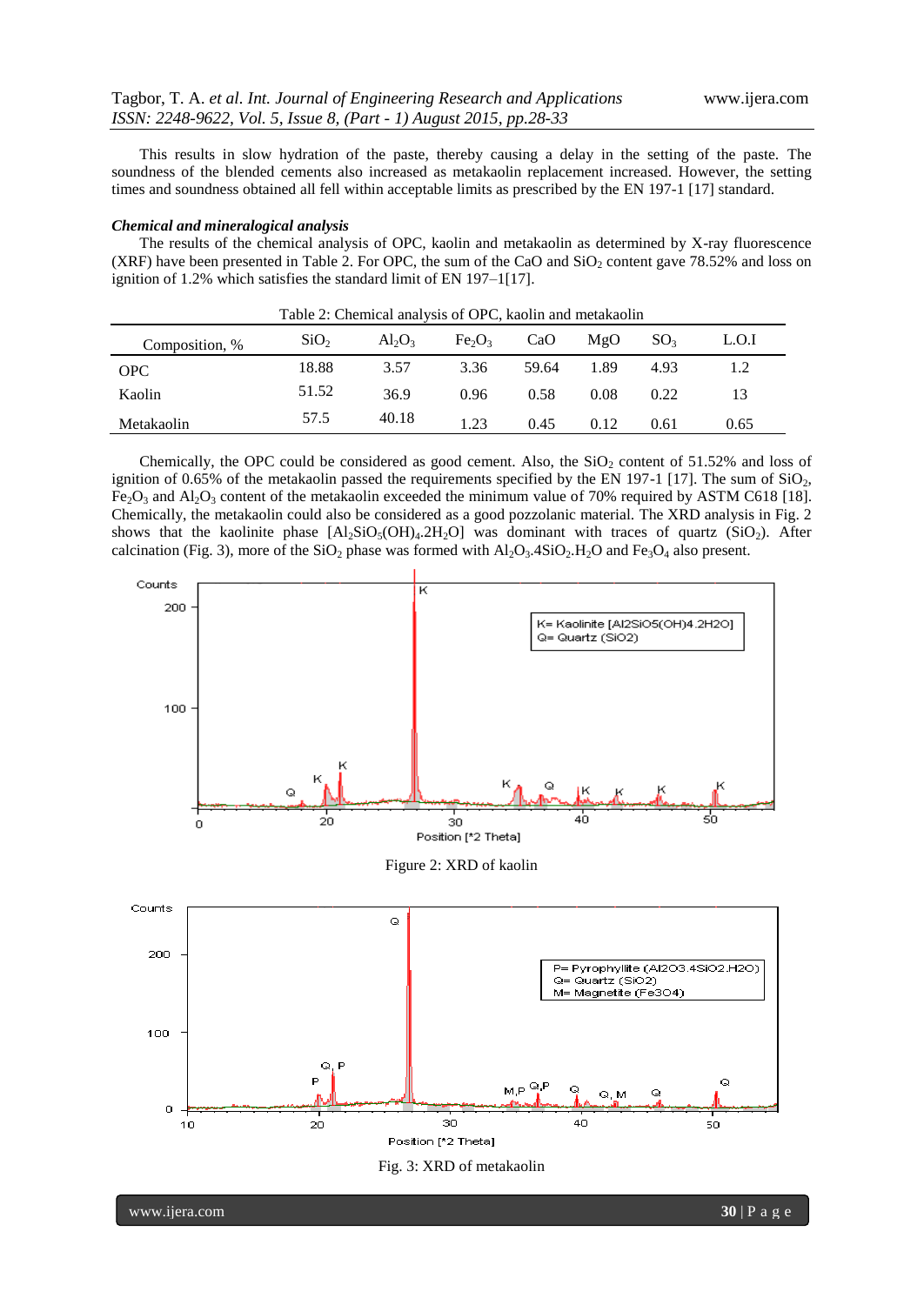X-ray diffractograph obtained for the 28 days hydrated cement paste containing 25% metakaolin is shown in Fig. 4. The main hydration products obtained are calcium disilicate  $[CaSi<sub>2</sub>O<sub>5</sub>]$ , Portlandite  $[Ca(OH)<sub>2</sub>]$ , Tobermorite  $[Ca_5Si_6O_{16}(OH)_2]$  and sodium disilicate gel  $[Na_2Si_2O_5]$ .



Fig. 4: XRD of cement containing 25% metakaolin hydrated for 28 days

#### *Compressive strength*

The 2, 7 and 28 days compressive strength results of reference and blended cement shown in Fig. 5 indicates that all the OPC obtained a 2 and 7 days strengths of 22.5 MPa and 31.7 MPa respectively. These strength values consistently reduced as the metakaolin replacement increased. The addition of 25% metakaolin decreased strengths to 11.2 MPa and 16.8 MPa respectively, but still satisfied EN 197-1 [17] standard for early strength. When the replacement was increased beyond 25%, the compressive strength consequently decreased, satisfying the standard at 2 days but trailing it by 0.6MPa at 7 days. Beyond 30%, the mortar cubes recorded compressive strengths lower than the EN 197-1 [17] standard for 7 days strength.



Figure 5: Compressive strength of OPC with different metakaolin contents

The reduction in strength is due to the slow reaction rate of the active metakaolin constituents with the liberated  $Ca(OH)$ <sub>2</sub> from the Portland cement [19]. When the curing period was increased to 28 days, the reference cement sample recorded a compressive strength of 46.5 MPa. The strength values recorded for all blended at 28 days were high, as even mortar cubes containing 40% metakaolin cement obtained compressive strength that passed the ASTM C595 [20] standard. Thus 30% metakaolin cement satisfied requirements for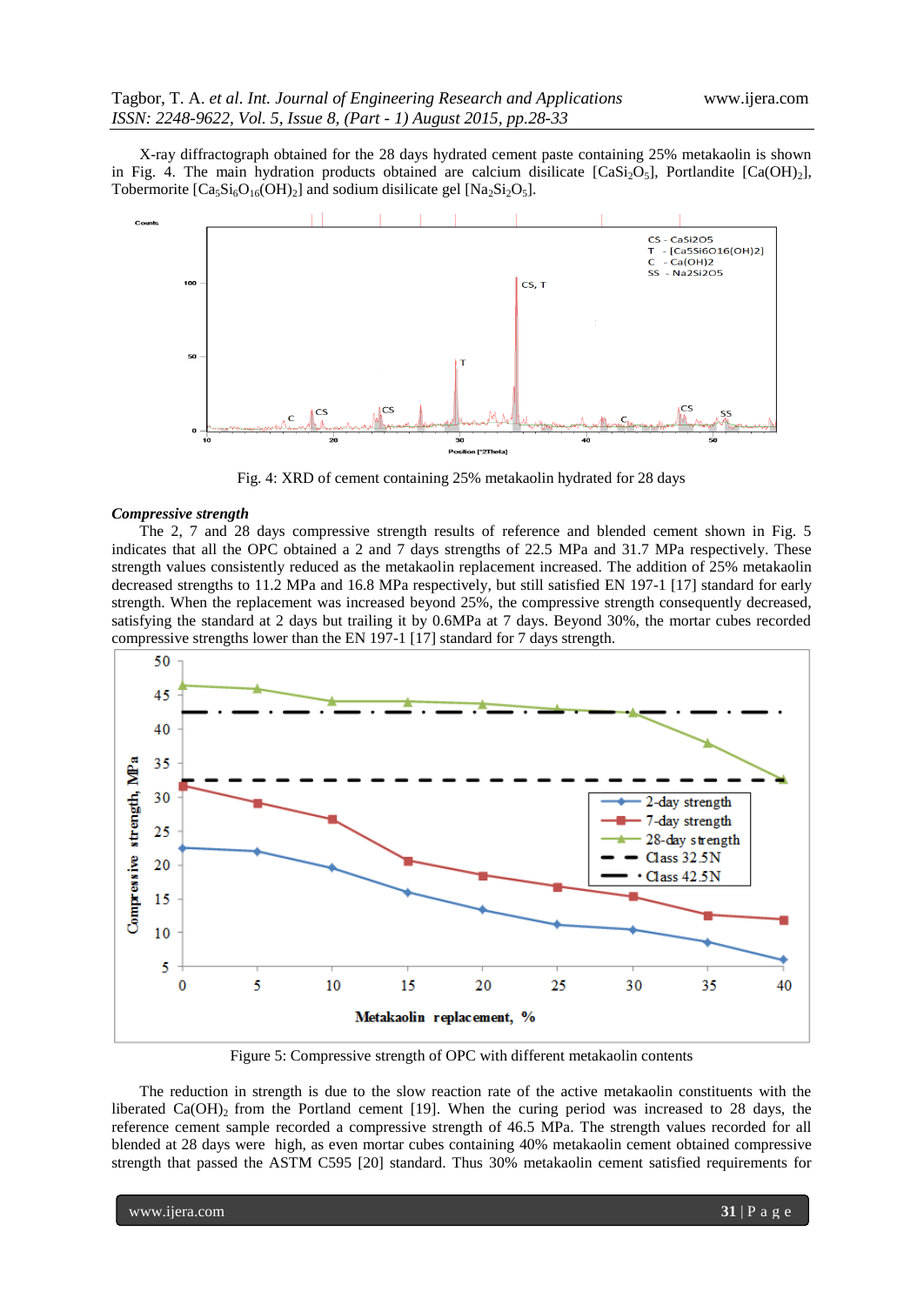Class 42.5N cement whereas 40% metakaolin content performed as Class 32.5N cement. However, the optimum replacement was 25% metakaolin, considering both early and ultimate strength.

#### *Water permeability*

The 28 days water permeability studies conducted on the reference and blended cements are presented in Table 3. Co-efficient of water permeability, Kα, decreased as metakaolin content increased. The reference cement obtained a co-efficient of water permeability of  $5.32 \times 10^{-10}$  m<sup>2</sup>/s which was improved by about 38.7% when the OPC was substituted with 25% metakaolin. At 40% metakaolin substitution, co-efficient of permeability had decreased by 48.9%. Metakaolin acts as a filler and seals the pores in the mortar due to its high degree of fineness [21]. It significantly influences the pore structure in mortars and produces substantial pore refinement leading to significant modifications to the water transport properties [22].

| Table 3: Water permeability studies on OPC and blended cements              |  |  |  |                                         |  |  |  |      |     |  |
|-----------------------------------------------------------------------------|--|--|--|-----------------------------------------|--|--|--|------|-----|--|
| Sample                                                                      |  |  |  | $\sqrt{90}C$ 5% 10% 15% 20% 25% 30% 35% |  |  |  |      | 40% |  |
| $K_{\alpha} \times 10^{-10}$ , $m^2/s$   5.32 5.12 4.83 4.52 4.01 3.26 3.13 |  |  |  |                                         |  |  |  | 3.01 |     |  |
|                                                                             |  |  |  |                                         |  |  |  |      |     |  |

 $K_{\alpha}$  – Co-efficient of water permeability

#### **IV. Conclusion**

This study has shown that kaolin from Anfoega has the relevant chemical content and when calcined at  $700^{\circ}$ C for 2 hours could be converted to metakaolin. The metakaolin had a good chemical composition satisfying the standard requirements of a pozzolan. The mineralogical analysis of the metakaolin showed the presence of more  $SiO<sub>2</sub>$  phase and traces of  $Al_2O_3.4SiO_2.H_2O$  and  $Fe_3O_4$ . The hydrated cement containing metakaolin showed a greater consumption of  $Ca(OH)_2$  than in the reference cement with traces of unreacted Portlandite which could be consumed if curing period is extended. Compressive strength of blended cements increased with increasing metakaolin content. 30% metakaolin cement performed as Class 42.5N cement whereas 40% satisfied requirements of Class 32.5N cement. The optimum replacement was 25% metakaolin, considering both early and ultimate strength. Coefficient of water permeability also decreased with increasing metakaolin content. This investigation has shown that Anfoega kaolin has good pozzolanic properties and can be used as a mineral admixture in Portland cement.

#### **References**

- [1] Bloodworth, A. J., Highley, D. E. and Mitchell, C. J. (1993) Industrial Minerals Laboratory Manual, Kaolin. *A Report prepared for the Overseas Development Administration under the ODA/BGS Technology Development and Research Programme, Project 9 1/1,* p.1.
- [2] Talabi, A. O., Ademilua, O. L, and Akinola, O. O. (2012) Compositional features and industrial application of Ikere kaolinite, Southwestern Nigeria, *Research Journal in Engineering and Applied Sciences,* 1(5) 327- 333.
- [3] Patil S. N., Gupta and A. K., Deshpande, S. S., (2012): Metakaolin-Pozzolanic Material for Cement in High Strength Concrete, *Journal of Mechanical and Civil Engineering (IOSR-JMCE)*, 46-49.
- [4] Poon, C. S., Lam, L., Kou, S. C., Wong, Y. L., and Wong, R. (2001) Rate of pozzolanic reaction in high-performance cement pastes, *Cement and Concrete Research*, 31:1301- 1306.
- [5] Dojkov, I., Stoyanov, S., Ninov J. and Petrov B. (2013) On the consumption of lime by metakaolin, fly ash and kaolin in model systems. *Journal of Chemical Technology and Metallurgy,* 48 (1) 54-60.
- [6] Siddique R. and Khan M. I. (2011), Supplementary Cementing Materials. Springer-Verlag Berlin Heidelberg, 179.
- [7] Singh, M. and Garg, M. (2006), Reactive pozzolana from India clays-their use in cement mortars, *Cement and concrete research* 36 (10) 1903-1907.
- [8] Khater,H. M. (2010) Influence of metakaolin on resistivity of cement mortar to magnesium chloride solution. *Ceramic – Silicaty,* 54 (4) 325-333.
- [9] Kim H.S., Lee S.H. andMoon H.Y. (2007) Strength properties and durability aspects of high strength concrete using Korean metakaolin. *Construction and Building Materials,* 21 (6) 1229-1237.
- [10] British Standards Institution (1978). Part 6: Methods of testing cement: standard sand for mortar cubes, p.23. BSI, London.
- [11] European Standard EN 196-3 (2000), Methods of testing cement: Determination of setting times and soundness, p: 1-18. European Committee for Standardization, Brussels.